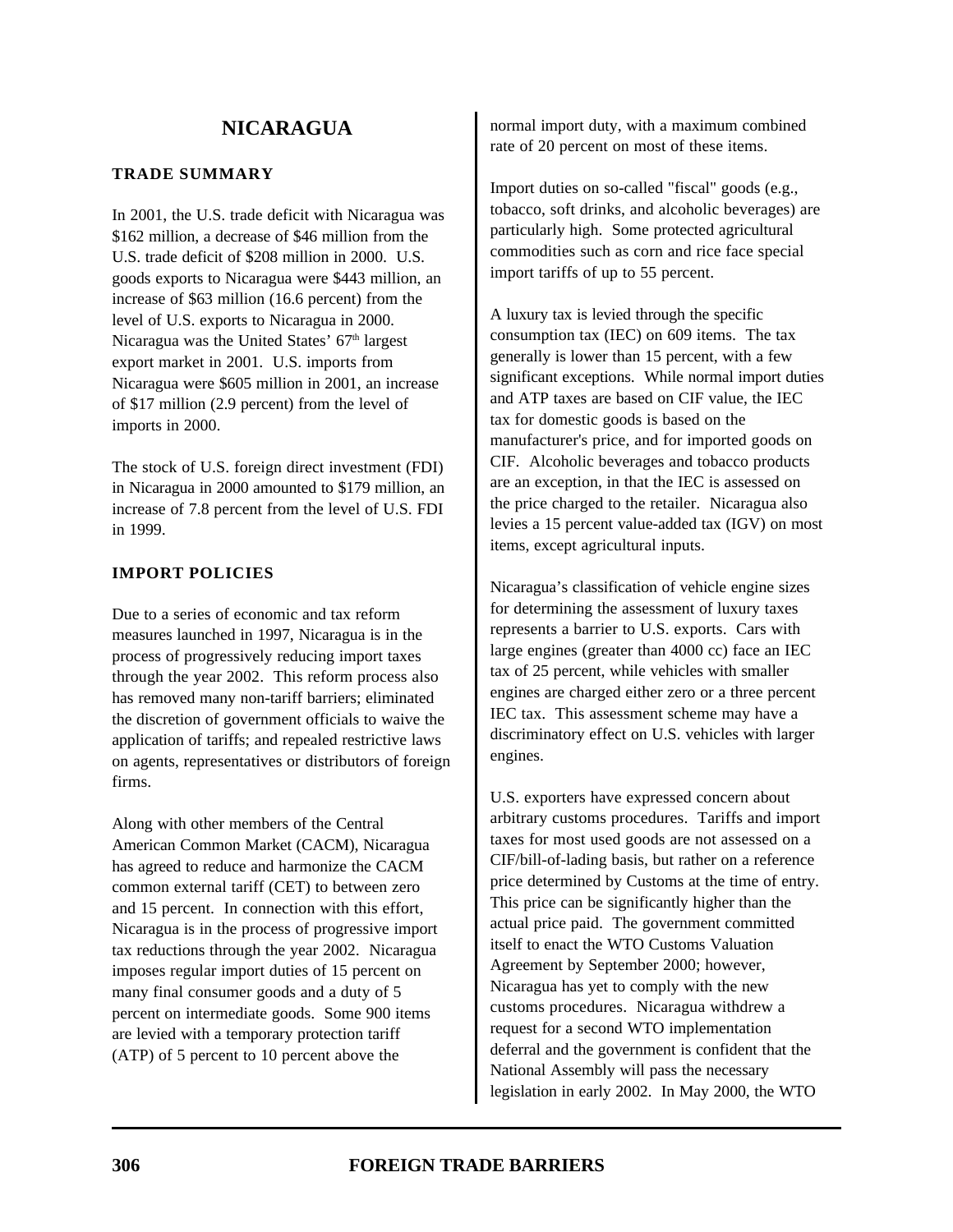Committee on Customs Valuation granted Nicaragua's request to use minimum values. Nicaragua may use minimum values for certain tires, used clothing, and used vehicles until September 3, 2002. It may use minimum values for sugar until September 3, 2003.

### **STANDARDS, TESTING, LABELING AND CERTIFICATION**

In October 2001 the Nicaraguan Ministry of Health issued a circular requiring food importers to submit certification of whether a product had been genetically modified. The Ministry of Health subsequently suspended implementation of the circular for six months in order to review the WTO implications of the measure.

U.S. exporters of distilled spirits have raised concerns regarding potentially discriminatory elements of a proposed Nicaraguan technical standard for rum and other spirits.

### **GOVERNMENT PROCUREMENT**

Nicaragua's law on government procurement went into effect in January 2000. It provides for non-discrimination among suppliers. Nicaragua is not a signatory to the WTO Agreement on Government Procurement.

# **INTELLECTUAL PROPERTY RIGHTS (IPR) PROTECTION**

On January 7, 1998, Nicaragua signed a bilateral Intellectual Property Rights Agreement with the United States, the first such agreement in Central America. The Agreement covers copyrights, patents, trademarks, semiconductor layout designs, encrypted program-carrying satellite signals, trade secrets, and industrial designs. It addresses criminal and civil penalties for infractions and appears to provide a level of protection that exceeds commitments in the WTO Agreement on Trade-Related Aspects of Intellectual Property

Rights (TRIPS). The Agreement called for full implementation by mid-1999—a deadline that Nicaragua was unable to meet. However, in April 2001, the National Assembly passed an updated law on trademarks that entered into effect in July 2001—the last of six new IPR laws.

# **Copyrights**

Nicaragua's 1999 Copyright Law protects literary, artistic and scientific works as well as computer programs (software), the rights of performers, producers of phonograms and broadcasting organizations. The Law for Protection of Program-Carrying Signals, published on December 16, 1999, requires the registration of persons who transmit or distribute program-carrying signals. The Law for the Protection of Layout Designs of Integrated Circuits, published on February 1, 2000, establishes a registration requirement that protects designs for ten years from the filing date.

Despite the progress represented by these recent legal reforms, piracy of sound and video recordings, as well as theft of U.S. satellite signals and broadcasts, remain problems in Nicaragua due to weak enforcement of the country's intellectual property laws.

### **Patents**

Nicaragua's patent law, enacted in 2000, provides patent protection for a term of 20 years. The law appears to be consistent with WTO requirements. Nicaragua has also ratified the Paris Convention for the Protection of Industrial Property and the technical part of the Central American Convention on Industrial Property (Inventions and Industrial Designs), although the latter convention has not yet come into effect. In 1999, the National Assembly approved a new Law for the Protection of Plant Varieties that conforms to the Convention of the International Union for the Protection of Plant Varieties (UPOV, 1978). The implementing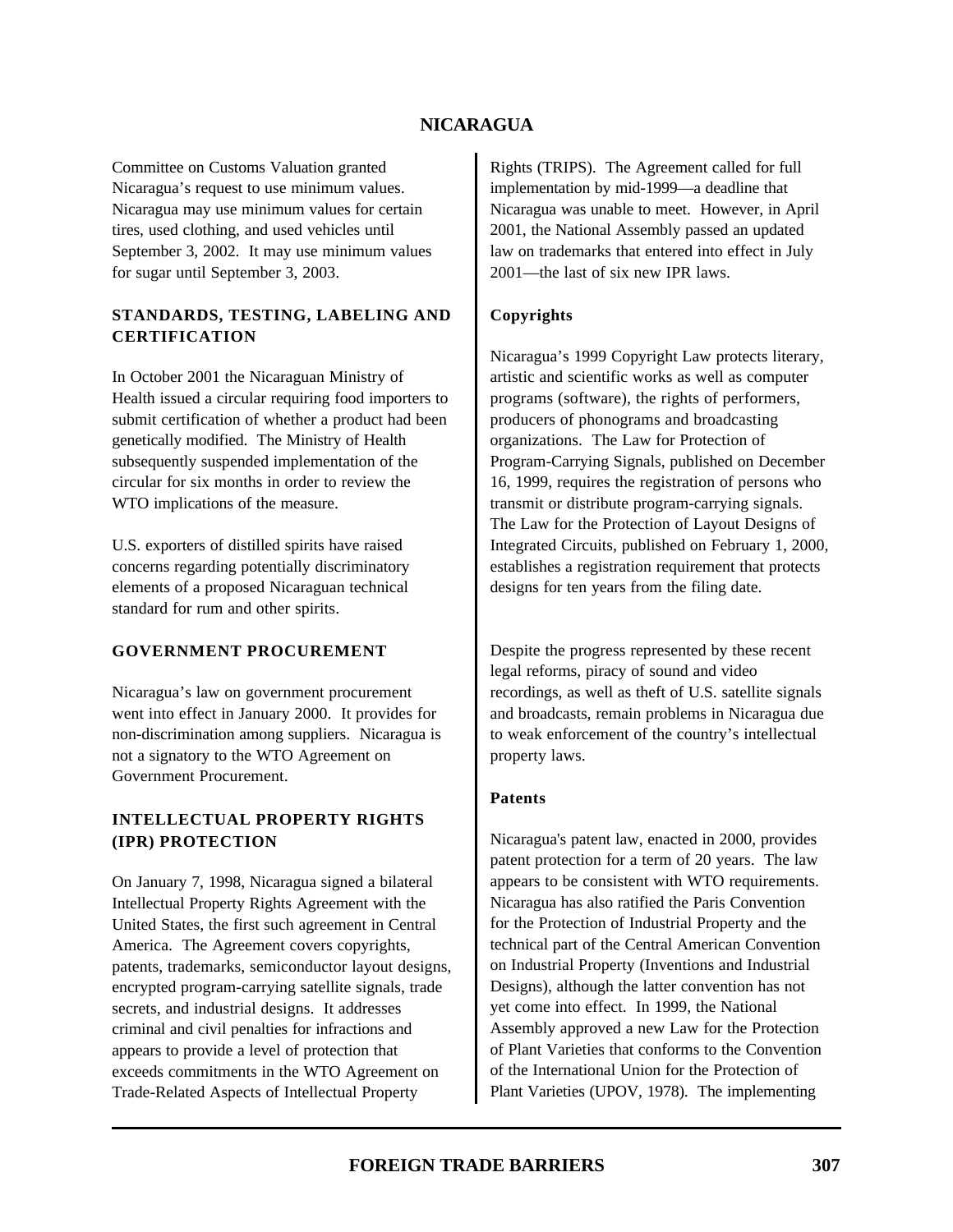regulations for the Plant Varieties law are still pending.

U.S. companies have raised concerns regarding the confidentiality of data submitted to Nicaraguan government agencies in connection with obtaining marketing approval for medicines. Nicaragua has an obligation to protect such data from "unfair commercial use" under both the WTO TRIPS Agreement and the Bilateral Intellectual Property Agreement with the United States. Local and foreign pirates legally compete with U.S. companies after legitimizing their contraband by citing U.S. research already submitted to the Ministry of Health. Using the pirated U.S. research, copied medicines secure marketing approval with virtually no cost or delay. Despite a recent pledge by the Ministry of Trade to investigate the matter, no other action has been taken by the government to protect product information in accordance with WTO obligations or balance the unequal treatment U.S. companies face when receiving approval to market new medicines.

#### **Trademarks**

As one of the last steps in the modernization of Nicaragua's intellectual property laws, Nicaragua's National Assembly passed a new Trademark Law, which came into force on July 15, 2001. The Trademark Law covers trademarks, service marks, collective marks, certification marks, publicity slogans, trade names, business signs, and appellations of origin. The new law appears compatible with the Paris Convention and the TRIPS Agreement.

### **SERVICES BARRIERS**

Nicaragua has ratified its commitments under the 1997 WTO Financial Services Agreement. Nicaragua has WTO commitments covering most banking services (acceptance of deposits, lending, leasing, guarantees, and foreign exchange

services), but it has no commitments in securities, asset management, or other (non-insurance) financial services. While Nicaragua allows foreign banks to operate either as 100 percent-owned subsidiaries or as branches, none operated in the country during 2001. At least one U.S. financial services company cited a pending injunction in U.S. court related to a government debt default which allows for the seizure of Nicaraguan government funds as a major barrier to doing business with the public sector. Likewise, the government's local partner requirement in its solicitations for project proposals also hampers U.S. companies seeking to provide financial services.

#### **INVESTMENT BARRIERS**

Sandinista-era confiscation cases of U.S. citizenowned investments or properties continue to create questions about the rule of law and respect for private property in Nicaragua. While there has been progress in resolving claims, valuable properties remain in the hands of the government or private parties (including former officials) awaiting fair compensation or return to the rightful owners. Property claimants can sue in court for return of their properties but many complain that the system favors the current occupants. The government continues to offer only bonds as a means of compensation (which currently sell for about 19 percent of face value on the secondary market). Claimants may decide whether to pursue the return of property or compensation through such bonds. The United States continues to press Nicaragua to improve its resolution of expropriation cases and to take measures to increase the value of the compensation bonds.

In order to receive benefits under the 1991 Foreign Investment Law, which provides guaranteed repatriation of profits and repatriation of original capital three years after the initial investment, the interagency Foreign Investment Committee must approve the investment. These approvals can be